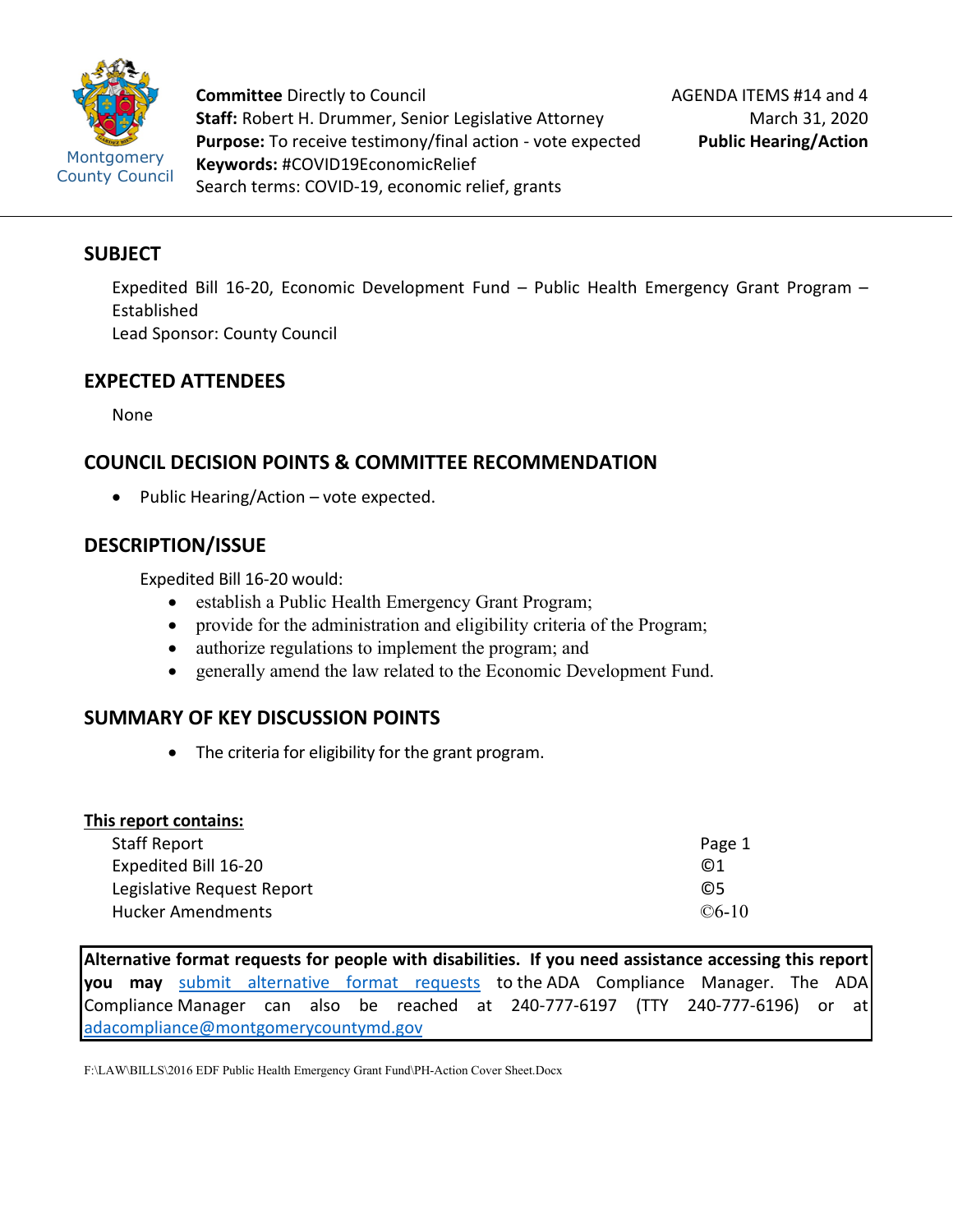Agenda Items 14 and 4 March 31, 2020 **Public Hearing/Action**

## **M E M O R A N D U M**

March 27, 2020

| FROM:<br>Robert H. Drummer, Senior Legislative Attorney                                                                                  |  |
|------------------------------------------------------------------------------------------------------------------------------------------|--|
|                                                                                                                                          |  |
| Expedited Bill 16-20, Economic Development Fund – Public Health Emergency<br><b>SUBJECT:</b><br>Grant Program – Established <sup>1</sup> |  |
| Public Hearing/Action – Council votes required<br>PURPOSE:                                                                               |  |

Expedited Bill 16-20 was not referred to a Committee. Action on this Bill requires a motion and a second.

Expedited Bill 16-20, Economic Development Fund – Public Health Emergency Grant Program – Established, sponsored by the County Council, was introduced on March 24, 2020. Action is scheduled following this hearing.

Expedited Bill 16-20 would:

- establish a Public Health Emergency Grant Program;
- provide for the administration and eligibility criteria of the Program; and
- authorize regulations to implement the program.

## **Background**

A new coronavirus disease, called Covid-19, has spread extremely quickly, making its way to over 100 countries, including the United States. On March 11, the World Health Organization officially declared the Covid-19 viral disease a pandemic. The number of new cases in the United States is growing quickly and has spread to each of the 50 States and the District of Columbia, Puerto Rico, Guam, and the U.S. Virgin Islands. To slow the spread of this communicable disease, Governor Hogan issued several emergency orders including closing all non-essential businesses, restricting public transit, closing schools, prohibiting public gatherings of 10 persons or more, and postponing the Presidential Primary Election in Maryland.

<span id="page-1-0"></span>1 #COVID19EconomicRelief

Search terms: COVID-19, economic relief, grants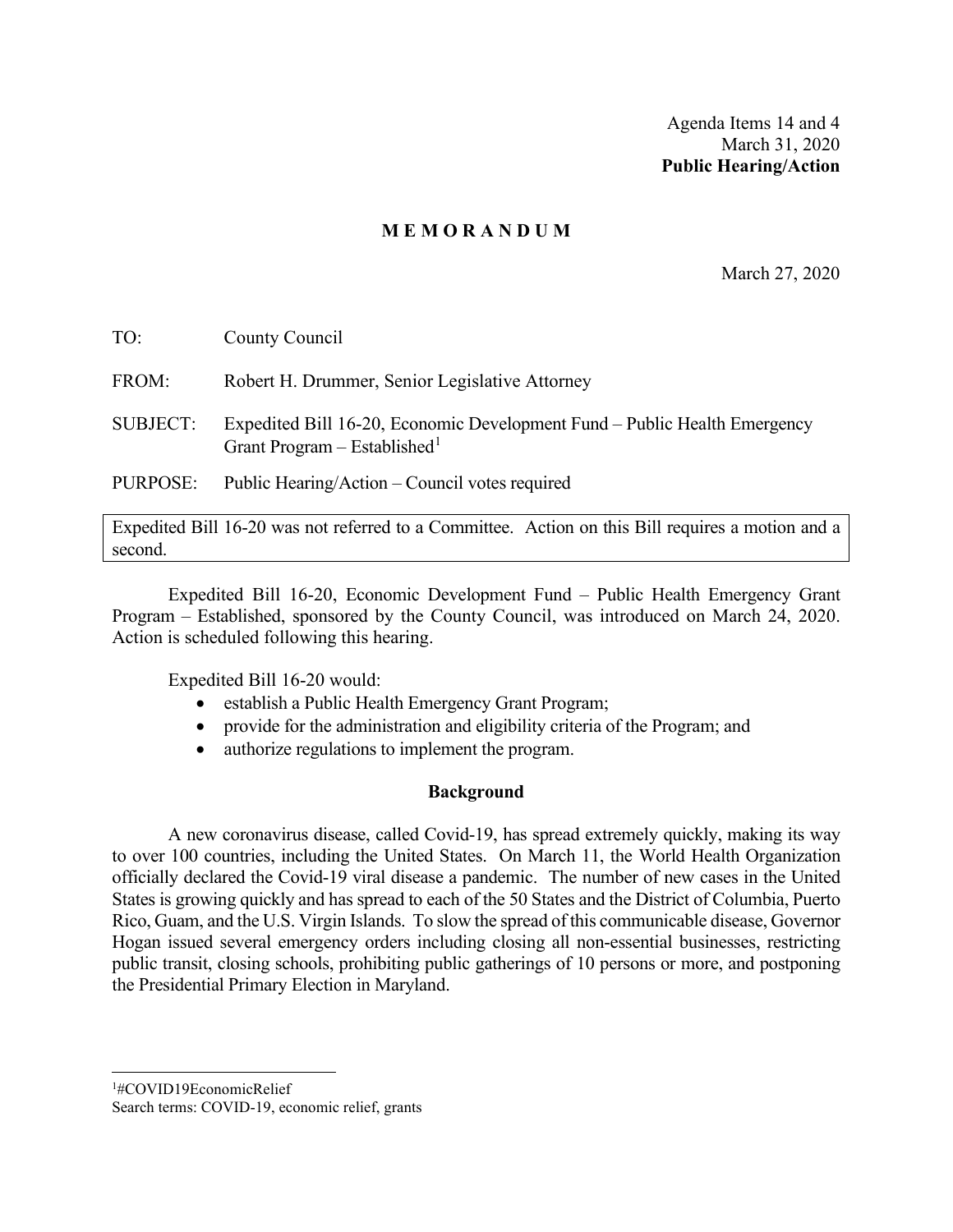Although County government operations are continuing during this pandemic, County employees are using situational teleworking wherever possible to perform their duties. Due to the need to limit person to person contact, many County residents have lost paychecks and many County businesses and non-profits have lost revenue.

Expedited Bill 16-20 is an emergency action to establish a new Public Health Emergency Grant Program in the existing Economic Development Fund to respond to the significant financial hardship many County residents and businesses have experienced due to the Covid-19 pandemic. The Program would authorize grants to a local for-profit or non-profit business that has its principal place of business in the County and employs 100 or less full-time equivalent employees. The maximum grant for financial losses due to a public health emergency, such as the Covid-19 pandemic, would be \$75,000. The Bill would also authorize the Director of Finance to award mini-grants to an eligible for-profit or non-profit business up to \$2500 to reimburse the business for costs incurred to purchase technology equipment and software to facilitate employee teleworking during the public health emergency.

The Public Health Emergency Grant Program would be subject to Council appropriation. The Council tentatively plans to act on a special appropriation to fund this Program along with the Bill. The County Attorney's Office concluded that there were no legal impediments to enacting the Bill.

#### **Public Hearing**

The Public hearing is scheduled for March 31 immediately before action on the Bill. According to the Governor's emergency Executive Order limiting public gatherings to no more than 10 people in response to the state of emergency related to COVID-19, the public will not be physically present in the Council Hearing Room. The public was asked to participate in the process by providing their testimony either through email at [county.council@montgomerycountymd.gov,](mailto:county.council@montgomerycountymd.gov) U.S. mail, or placing it in the drop-off box located in front of the doors of the Council Office Building next to the fish pond entrance (parking garage side of building).

At the time this packet went to print, we had received testimony from Marilyn Balcombe on behalf of the Gaithersburg-Germantown Chamber of Commerce supporting the Bill and testimony from Dr. Uma Jayaraman, a family practice physician in the County asking that the Bill include grants to local medical practices suffering financial losses while treating patients during the pandemic. We also received an email from Arash Tafakor, the owner of an alcohol retail store in the County asking the County to temporarily permit alcohol distributers to bypass the County warehouse and ship products directly to retail outlets. Jaime Bernardo, LMT. a massage therapist supported the Bill and asked to ensure that a sole proprietor is eligible. Lori S. Melman, Ph.D., LCSW-C (on behalf of a salon owner), Omari Sarjeant (summer camp operator), and Steven Sellers Lapham (non-profit) supported the Bill. Finally, Maryanne Arnow requested support for renters, and Dr. Joseph Nwoye requested support for job seekers.

#### **Issues**

#### **1. Should the grant agreements require the applicant to certify the accuracy of statements and documents submitted on the application?**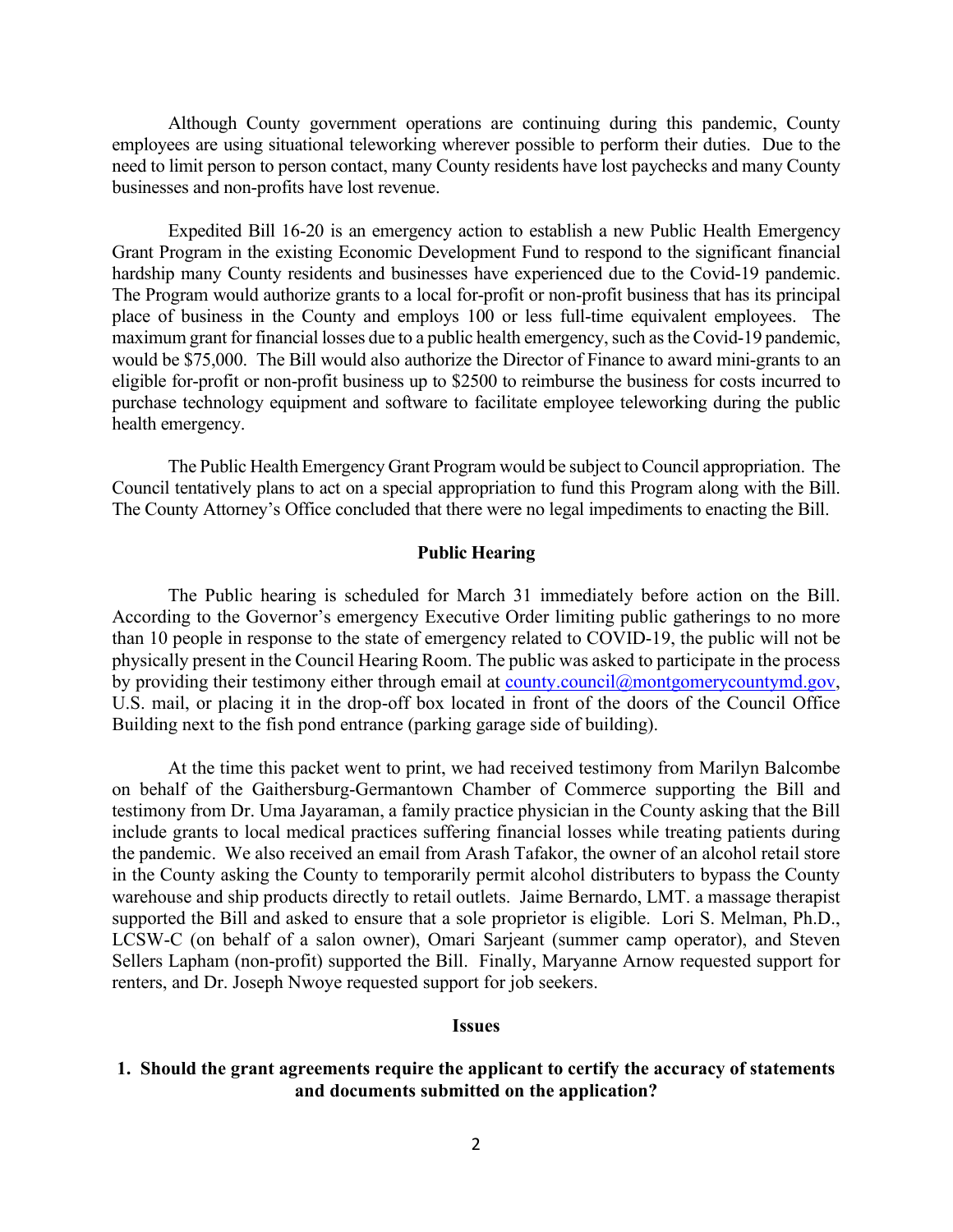Inspector General Megan Davey Limarzi raised this issue with Council staff. Ms. Limarzi suggested adding a fraud reduction measure to ensure accountability and a warning to anyone considering taking advantage of these circumstances. This could be accomplished with the following amendment:

*Amend lines 28-34 as follows:*

- (d) *Grant Agreement*. In order to receive financial assistance from the Fund under the Program, a local business must enter into a grant agreement with the County, which must include **[[**conditions related to**]]**:
	- (1) the County's right to audit financial records of the grantee;
	- (2) the grantee's reporting obligations to the Director; **[[**and**]]**
	- (3) the grantee's obligation to remit to the County any unused or improperly used funds; and
	- (4) a certification by the applicant, under penalty of perjury, that the grant application and all documentation and statements in support of eligibility for funds are true and correct, and that the applicant understands that they may be prosecuted for any false statements made as part of the application.

**Council staff recommendation:** approve this amendment.

# **2. Should the definition of principal place of business be spelled out in the Bill?**

The Bill defines "principal place of business" by referring to the definition adopted in regulations used for the Local Small Business Subcontracting Program. The County Attorney's Office suggested that the Bill include the entire definition in the Procurement Regulations. This can be done by the following amendment:

*Amend lines 11-12 as follows:*

*Principal place of business in the County* **[[**has the meaning stated in regulations adopted under Section 11B-81**]]** means a regular course of business commerce in the County by a business, along with any of the following: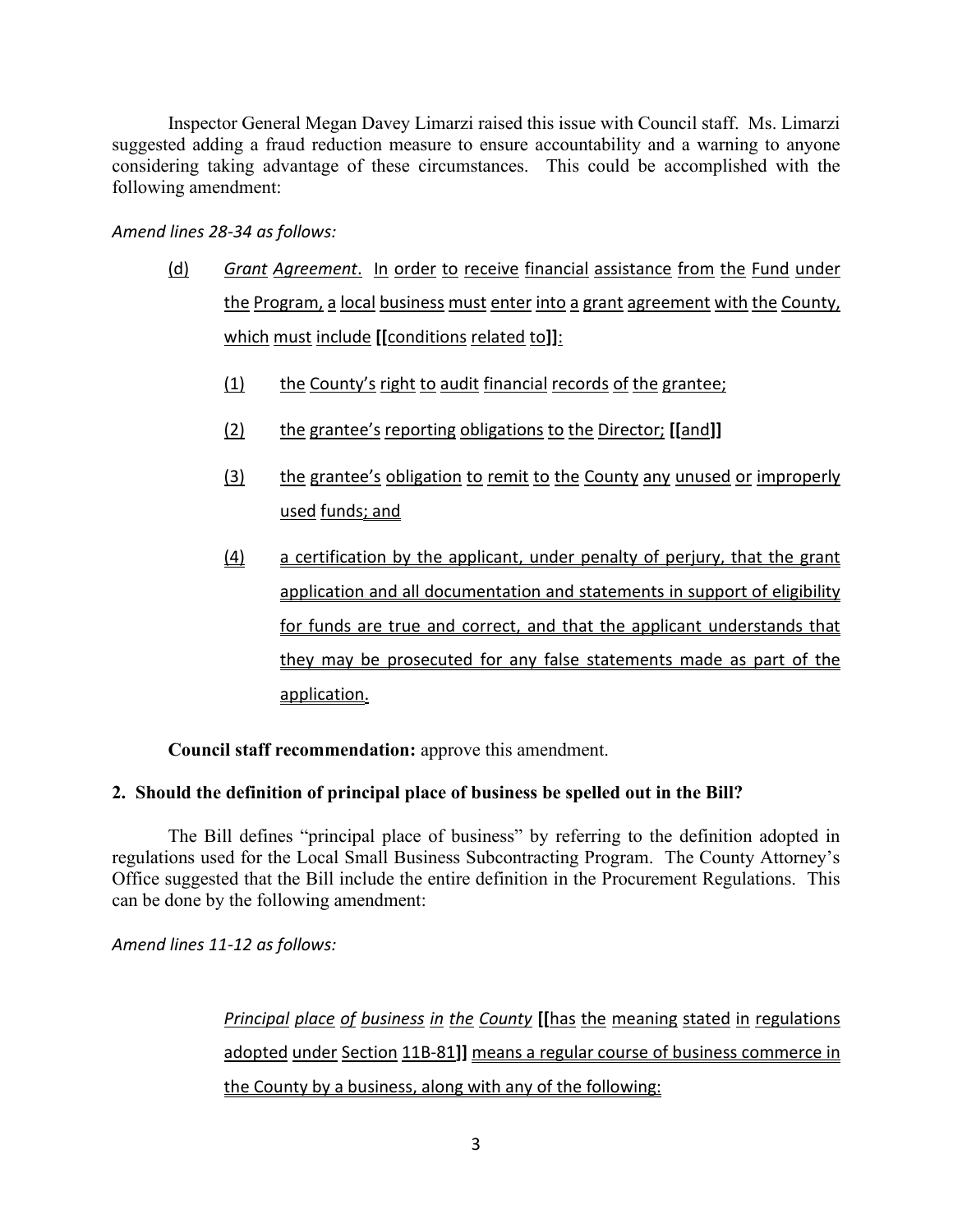- (1) the business has its physical business location(s) only in the County; or
- (2) the business has physical business locations both in and outside of the County, and the County-based location(s) account for over 50% of the business's total number of employees, or over 50% of the business's gross sales.

**Council staff recommendation:** approve this amendment to enhance the readability and clarity of the Bill.

## **3. Would a sole proprietorship with no employees other than the owner be eligible?**

The Council received questions concerning the eligibility of a sole proprietorship with no employees other than the owner for a grant under the Bill. The Bill defines an eligible local business eligible to apply for a grant as:

*Local business* means a for-profit or non-profit entity that:

- (1) has its principal place of business in the County; and
- (2) employs 100 or less full-time-equivalent employees.

There is no minimum number of employees required for eligibility. Therefore, the owner of a sole proprietorship located in the County would be able to apply for a grant for reimbursement of financial losses due to the pandemic. This would include self-employed individuals such as house cleaners, wedding photographers, health care providers, hair stylists, and barbers.

## **4. How should the new Federal and State emergency relief plans affect eligibility?**

Since the introduction of Bill 16-20, the State of Maryland has opened up an emergency relief program for Maryland businesses suffering financial losses and the U.S. Congress is poised to approve an enormous emergency relief plan that includes potential grants to businesses and workers. Bill 16-20 is targeted at County businesses with less than 100 employees.

The Maryland Department of Commerce summarized the Maryland Small Business Covid-19 relief plan on its website as follows:

If you are a Maryland-based business impacted by the Coronavirus with under 50 full- and part-time employees, or a Maryland manufacturer, check out the programs below to see if you qualify for assistance.

o **[Maryland Small Business COVID-19 Emergency Relief Loan Fund](https://commerce.maryland.gov/fund/maryland-small-business-covid-19-emergency-relief-loan-fund)** - This \$75 million loan fund (for for-profit businesses only) offers no interest or principal payments due for the first 12 months, then converts to a 36-month term loan of principal and interest payments, with an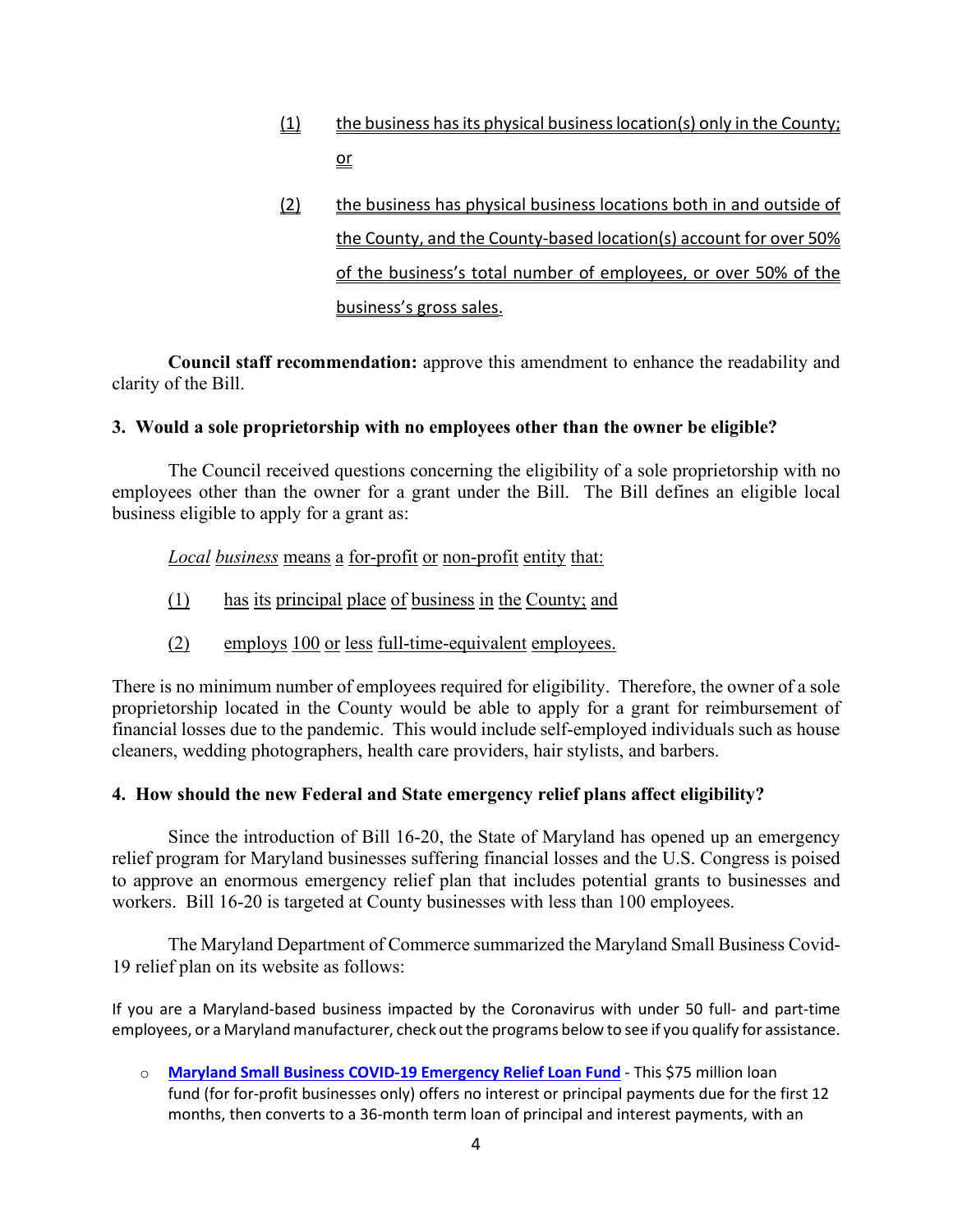interest rate at 2% per annum[. Learn more.](https://commerce.maryland.gov/fund/maryland-small-business-covid-19-emergency-relief-loan-fund)

- o **[Maryland Small Business COVID-19 Emergency Relief Grant Fund](https://commerce.maryland.gov/fund/maryland-small-business-covid-19-emergency-relief-grant-fund)** This \$50 million grant program for businesses and non-profits offers grant amounts up to \$10,000, not to exceed 3 months of demonstrated cash operating expenses for the first quarter of 2020. [Learn more.](https://commerce.maryland.gov/fund/maryland-small-business-covid-19-emergency-relief-grant-fund)
- o **[Maryland COVID-19 Emergency Relief Manufacturing Fund](https://commerce.maryland.gov/fund/maryland-covid-19-emergency-relief-manufacturing-fund)** This \$5 million incentive program helps Maryland manufacturers to produce personal protective equipment (PPE) that is urgently needed by hospitals and health-care workers across the country. More details are expected to be announced by Friday, March 27, 2020.

The \$2 trillion Federal relief plan has not yet been finalized, but it should provide some relief to County businesses as well. The Council's special appropriation for this Program is \$20 million. The County cannot afford to reimburse all small County businesses for their financial losses due to this pandemic. The Council may want to consider adding guidelines for the Program that direct the Executive to consider County grants as secondary to Federal or State grants for the same losses to increase the effectiveness of this money.

Councilmember Hucker may introduce an amendment to establish guidelines for the grants that direct the Executive to consider a County grant as secondary to available Federal and State grants. The Amendment would also prohibit reimbursement for business losses that are covered by an insurance policy purchased by the business and reimbursement for wages paid to an employee for a time period the employee is eligible for unemployment benefits in order to preserve the fund assets. Finally, the amendment would clarify that the amount of a grant be calculated by looking at lost revenue rather than lost profits to help a business that may not have been making a profit before the emergency. See Hucker Amendment 1 (Guidelines) at ©6.

#### **5. Should the Program include low interest loans?**

The Bill limits the relief to grants. The State is offering small grants but larger low interest loans to businesses. Councilmember Hucker plans to introduce an amendment that would expand the program to permit loans as well as grants. See Hucker Amendment 2 (Loans) at ©7.

#### **6. Should the outreach include technical assistance on how to apply for a grant?**

The Bill directs the Executive to designate an employee to notify local businesses about this Program and other relief measures. It may be helpful to require the outreach effort to include help with how to apply for a grant. Councilmember Hucker plans to introduce an amendment to do this. See Hucker Amendment 3 (Technical Assistance) at ©8.

#### **7. Should the maximum grant be reduced to \$50,000 to increase the number of businesses that receive help?**

The Bill caps the maximum grant at \$75,000. The Council is scheduled to approve a special appropriation of \$20 million to fund the Program. It is unknown how many businesses this could cover. Reducing the cap to \$50,000 could help more businesses but may not provide enough help for some businesses to recover. Councilmember Hucker plans to introduce an amendment to reduce the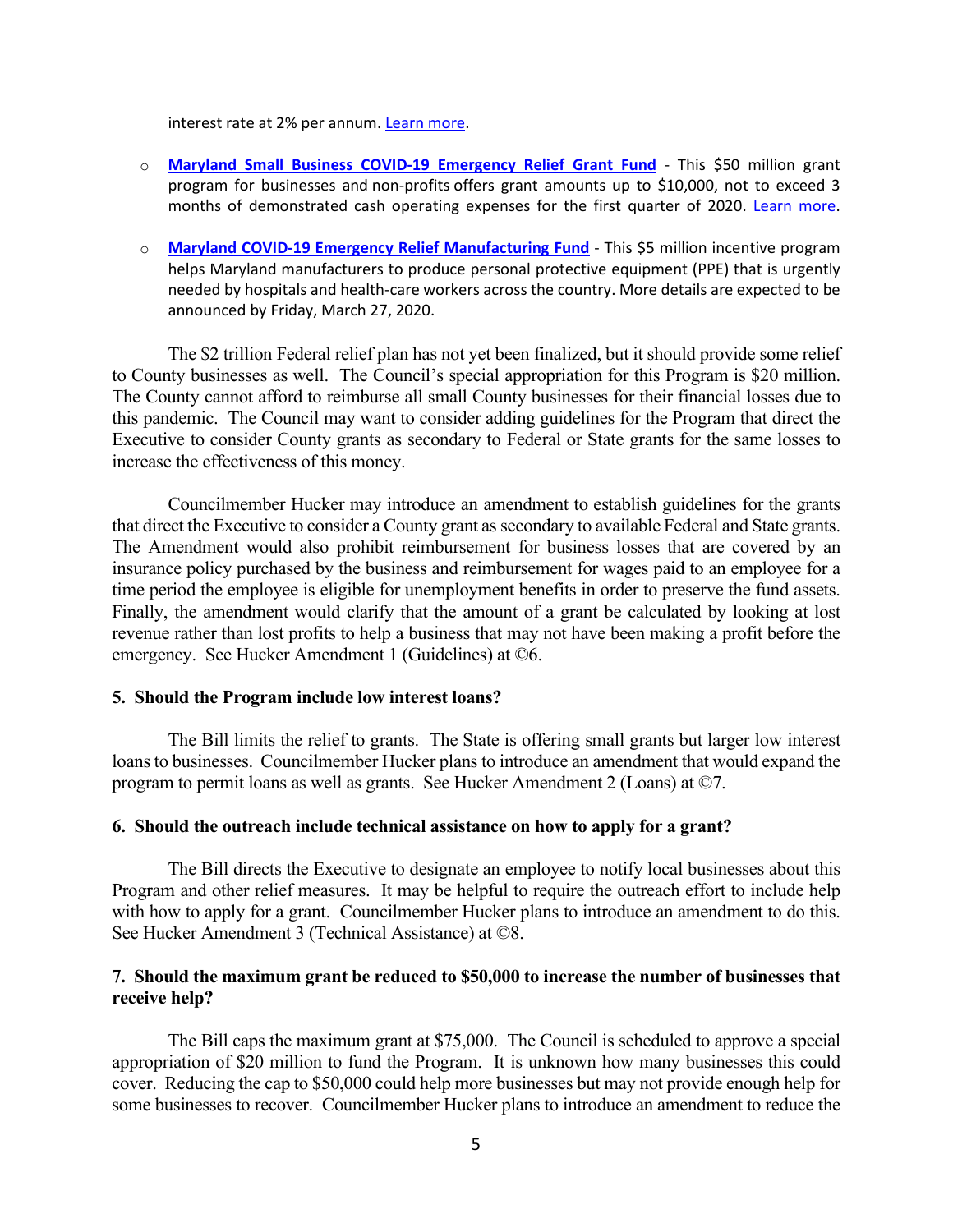cap to \$50,000 for both for-profit and non-profit businesses. See Hucker Amendment 4 (Maximum Grant) at ©9.

## **8. Should a portion of the grant money be reserved for restaurants and other retail storefront businesses in the County?**

The Bill does not reserve money for any industry. The Governor's emergency order closing all non-essential businesses and limiting public gatherings to 10 people has decimated restaurants and other retail storefront businesses that have been forced to close. Failing to reserve money for these hard hit industries that help drive the local economy could result in many of these businesses unable to recover. Councilmember Hucker plans to introduce an amendment that would reserve two-thirds of the appropriated funds for these businesses. See Hucker Amendment 5 (Restaurant and Retail Industry) at ©10.

#### **9. What is the fiscal and economic impact of the Bill?**

At the time this staff report went to print, we had not received a fiscal impact statement from Finance or an Economic Impact Statement from OLO. The fiscal impact is directly related to the amount of the special appropriation for the Program – currently proposed to be \$20 million. While we hope the Program helps many local businesses recover from the financial distress caused by the pandemic, it is impossible to know how much of a positive effect it can have. The length of the pandemic, the amount of economic damage done to local businesses, and the availability of Federal and State emergency relief are unknown at the present time.

Although Code §2-81B(e) generally requires an economic impact statement before a Bill is enacted, this provision does not apply to an expedited bill, such as Expedited Bill 16-20.

| This packet contains:                       | Circle# |
|---------------------------------------------|---------|
| Expedited Bill 16-20                        |         |
| Legislative Request Report                  |         |
| Hucker Amendment 1 (Guidelines)             | b       |
| Hucker Amendment 2 (Loans)                  | 7       |
| Hucker Amendment 3 (Technical Assistance)   | 8       |
| Hucker Amendment 4 (Maximum Grant)          | Q       |
| Hucker Amendment 5 (Restaurants and Retail) |         |

F:\LAW\BILLS\2016 EDF Public Health Emergency Grant Fund\PH-Action Memo.Docx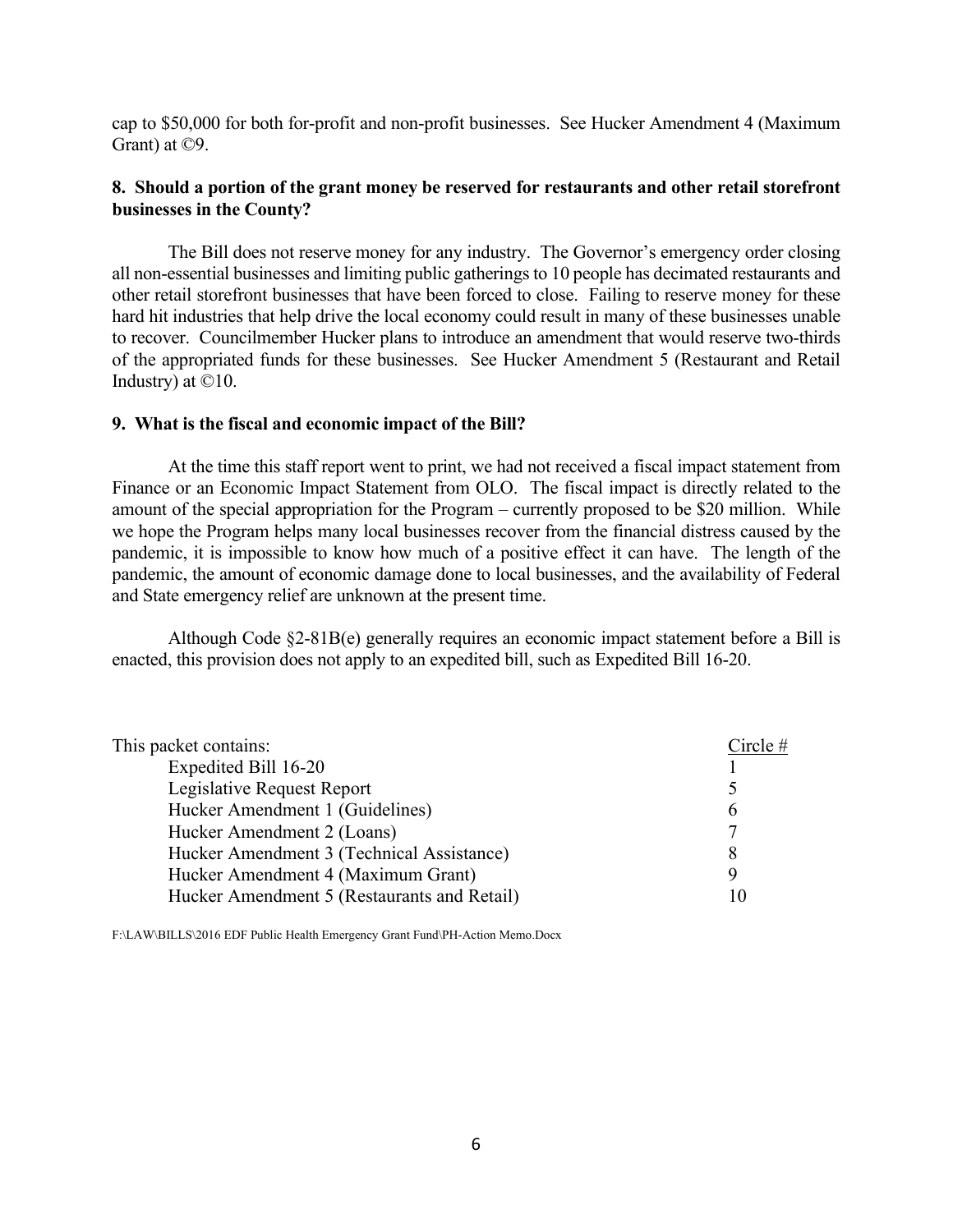| Expedited Bill No. 16-20           |                                |
|------------------------------------|--------------------------------|
| Concerning: Economic Development   |                                |
|                                    | Fund - Public Health Emergency |
| <b>Grant Program - Established</b> |                                |
| Revised: 3/24/2020 Draft No. 7     |                                |
| Introduced: March 24, 2020         |                                |
| Expires: September 24, 2021        |                                |
| Enacted:                           |                                |
| Executive:                         |                                |
| Effective:                         |                                |
| Sunset Date: None                  |                                |
| Ch. , Laws of Mont. Co.            |                                |

# **COUNTY COUNCIL FOR MONTGOMERY COUNTY, MARYLAND**

Lead Sponsor: County Council

## **AN EXPEDITED ACT** to:

- (1) establish a Public Health Emergency Grant Program;
- (2) provide for the administration and eligibility criteria of the Program;
- (3) authorize regulations to implement the program; and
- (4) generally amend the law related to the Economic Development Fund.

#### By adding

Montgomery County Code Chapter 20, Finance Section 20-76F

**Boldface** *Heading or defined term.*<br>
Underlining *Added to existing law by e* **Double underlining**<br> **IDouble boldface brackets**<br> **IDouble boldface brackets** 

Underlining *Added to existing law by original bill.* **[**Single boldface brackets**]** *Deleted from existing law by original bill.* **(b)**  $\mathbf{b}$  **[l boldface brackets]]** *Deleted from existing law or the bill by amendment.* Existing law unaffected by bill.

*The County Council for Montgomery County, Maryland approves the following Act:*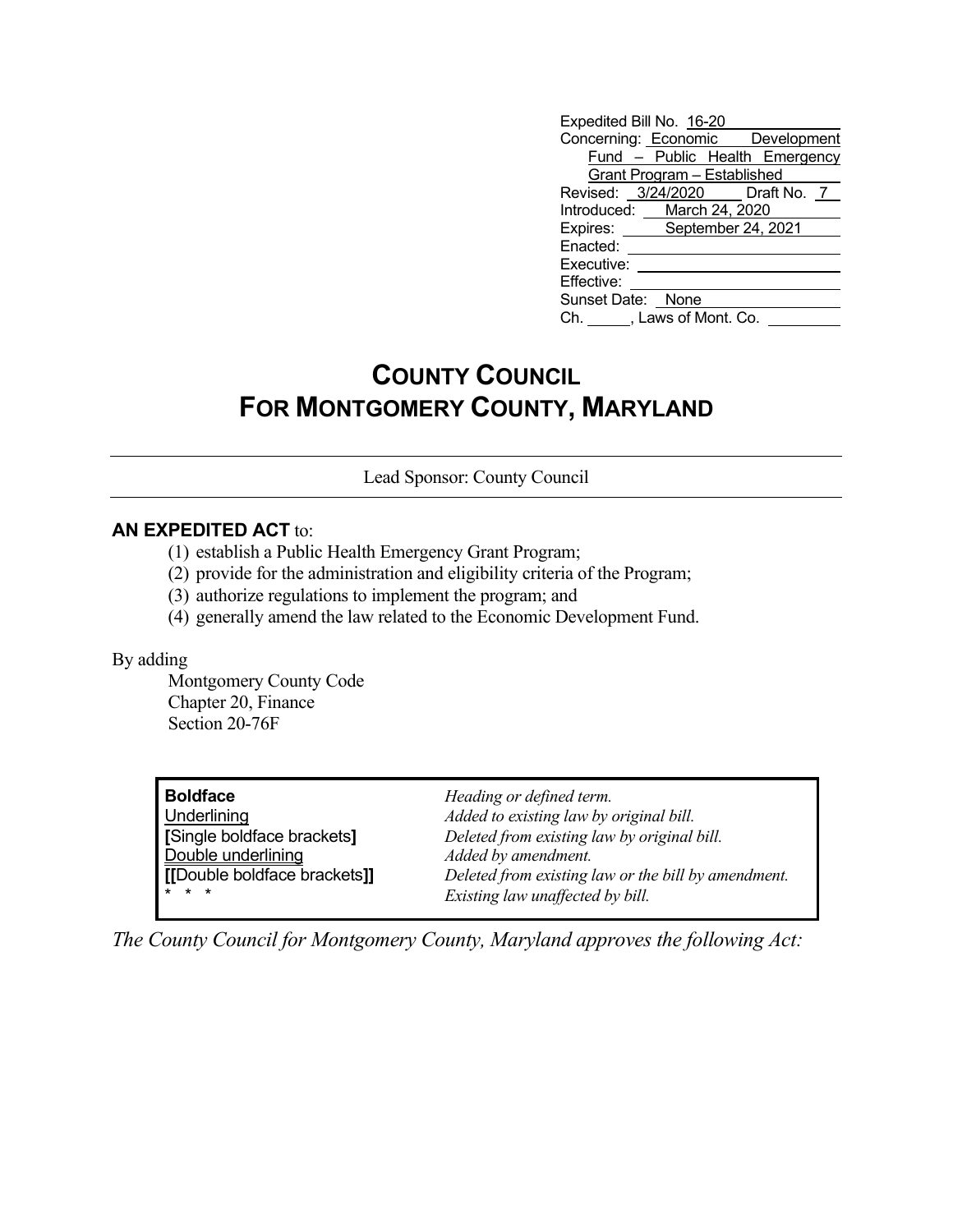| 1              |            | Sec. 1. Section 20-76F is added as follows:                                      |
|----------------|------------|----------------------------------------------------------------------------------|
| $\overline{2}$ |            | <u>20-76F. Public Health Emergency Grant Program.</u>                            |
| 3              | <u>(a)</u> | <i>Definitions.</i> As used in this Section:                                     |
| 4              |            | <i>Director</i> means the Director of the Department of Finance or the           |
| 5              |            | Director's designee.                                                             |
| 6              |            | <b>Fund means the Economic Development Fund established under Section</b>        |
| 7              |            | <u>20-73.</u>                                                                    |
| 8              |            | <u>Local business means a for-profit or non-profit entity that:</u>              |
| 9              |            | has its principal place of business in the County; and<br>(1)                    |
| 10             |            | employs 100 or less full-time-equivalent employees.<br>(2)                       |
| 11             |            | <i>Principal place of business</i> has the meaning stated in regulations adopted |
| 12             |            | under Section 11B-81.                                                            |
| 13             |            | <i>Public health emergency</i> means a situation caused by the spread of a       |
| 14             |            | <u>communicable disease in the County that results in a Federal, State, or</u>   |
| 15             |            | County state of emergency order restricting business operation in the            |
| 16             |            | County.                                                                          |
| 17             |            | <b>Program means the Public Health Emergency Grant Program established</b>       |
| 18             |            | under this Section.                                                              |
| 19             | (b)        | <b>Establishment of Program.</b> Subject to appropriation, the Director must     |
| 20             |            | create and administer a Public Health Emergency Grant Program to assist          |
| 21             |            | <u>a local business that demonstrates significant financial loss caused</u>      |
| 22             |            | <u>directly or indirectly by a public health emergency.</u>                      |
| 23             | $\Omega$   | <i>Eligibility</i> . The Director, based upon information submitted by the       |
| 24             |            | <u>applicant for assistance, must find that:</u>                                 |
| 25             |            | (1)<br>the applicant owns a local business; and                                  |
| 26             |            | the local business has suffered significant financial losses caused<br>(2)       |
| 27             |            | directly or indirectly by a public health emergency.                             |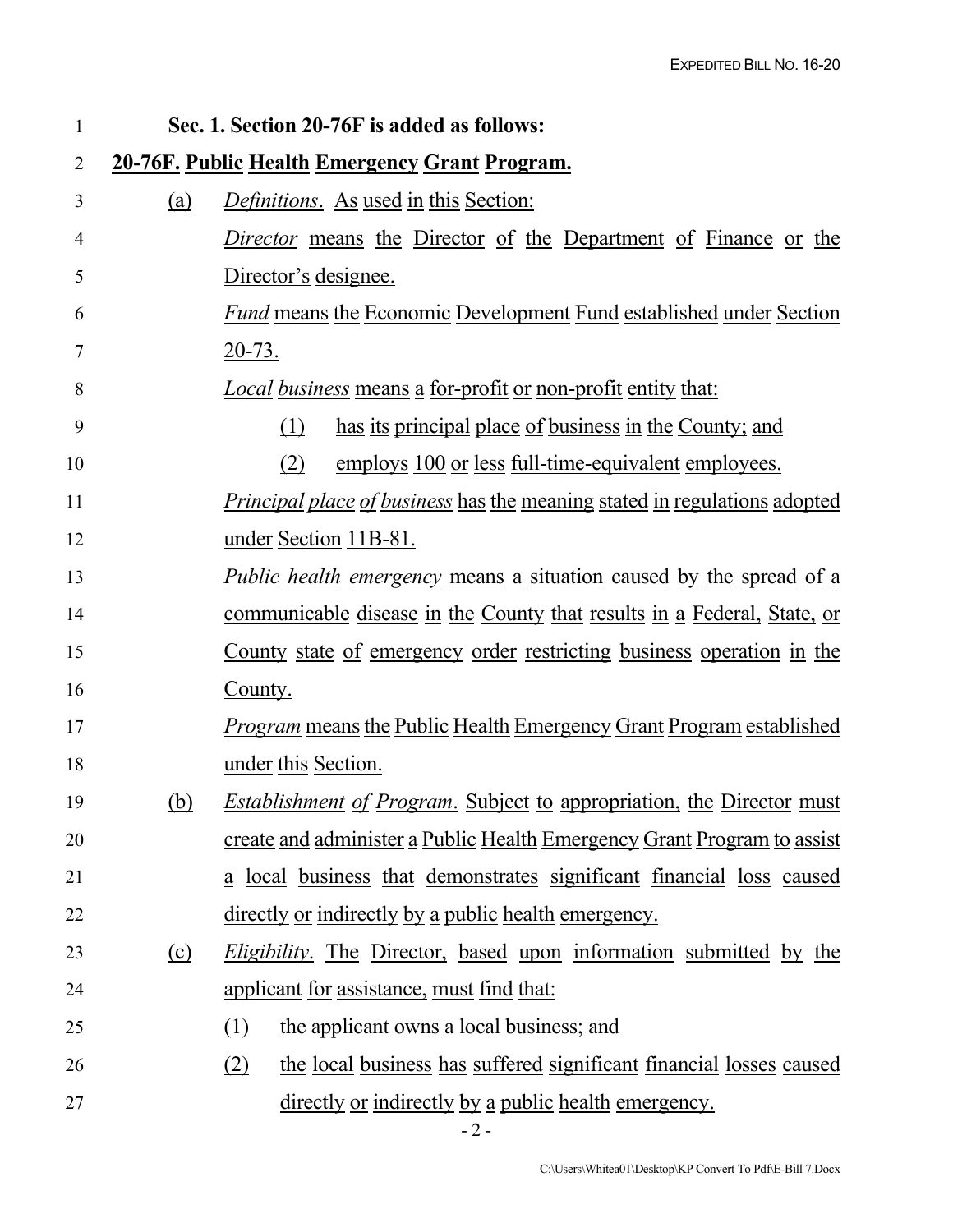| 28 | (d)                           |            | <i><u><b>Grant Agreement.</b></u></i> In order to receive financial assistance from the Fund |
|----|-------------------------------|------------|----------------------------------------------------------------------------------------------|
| 29 |                               |            | under the Program, a local business must enter into a grant agreement                        |
| 30 |                               |            | with the County, which must include conditions related to:                                   |
| 31 |                               | (1)        | <u>the County's right to audit financial records of the grantee;</u>                         |
| 32 |                               | (2)        | the grantee's reporting obligations to the Director; and                                     |
| 33 |                               | <u>(3)</u> | the grantee's obligation to remit to the County any unused or                                |
| 34 |                               |            | improperly used funds.                                                                       |
| 35 | <u>(e)</u>                    |            | Financial assistance.                                                                        |
| 36 |                               | (1)        | The Director may award a grant from the Fund to an eligible local                            |
| 37 |                               |            | business under paragraph (c).                                                                |
| 38 |                               | (2)        | <u>The amount of a grant to a for-profit local business for financial</u>                    |
| 39 |                               |            | losses during a public health emergency must not exceed \$75,000.                            |
| 40 |                               | (3)        | <u>The amount of a grant to a non-profit local business for a reduction</u>                  |
| 41 |                               |            | in earned operational revenue during a public health emergency                               |
| 42 |                               |            | must not exceed \$75,000.                                                                    |
| 43 |                               | (4)        | <u>The amount of a grant to a for-profit or a non-profit local business</u>                  |
| 44 |                               |            | for the cost of purchasing technology equipment and software to                              |
| 45 |                               |            | facilitate employee teleworking during a public health emergency                             |
| 46 |                               |            | must not exceed \$2,500.                                                                     |
| 47 |                               | (5)        | $\Delta$ grant under paragraph (2) or (3) may be used [[to]] for employee                    |
| 48 |                               |            | <u>wages and benefits, taxes, debt, rent, or other operating losses.</u>                     |
| 49 | $\underline{\textcircled{f}}$ |            | <u>The Executive may adopt Method 2 regulations to</u><br><i>Regulations.</i>                |
| 50 |                               |            | implement this Section. The regulations must specify the application                         |
| 51 |                               |            | procedures and eligibility criteria for a grant to a local business under the                |
| 52 |                               | Program.   |                                                                                              |
| 53 | (g)                           |            | <i><u>Outreach.</u></i> The Executive must designate an employee to lead an effort           |
| 54 |                               |            | to notify local businesses throughout the County about this Program and                      |
|    |                               |            |                                                                                              |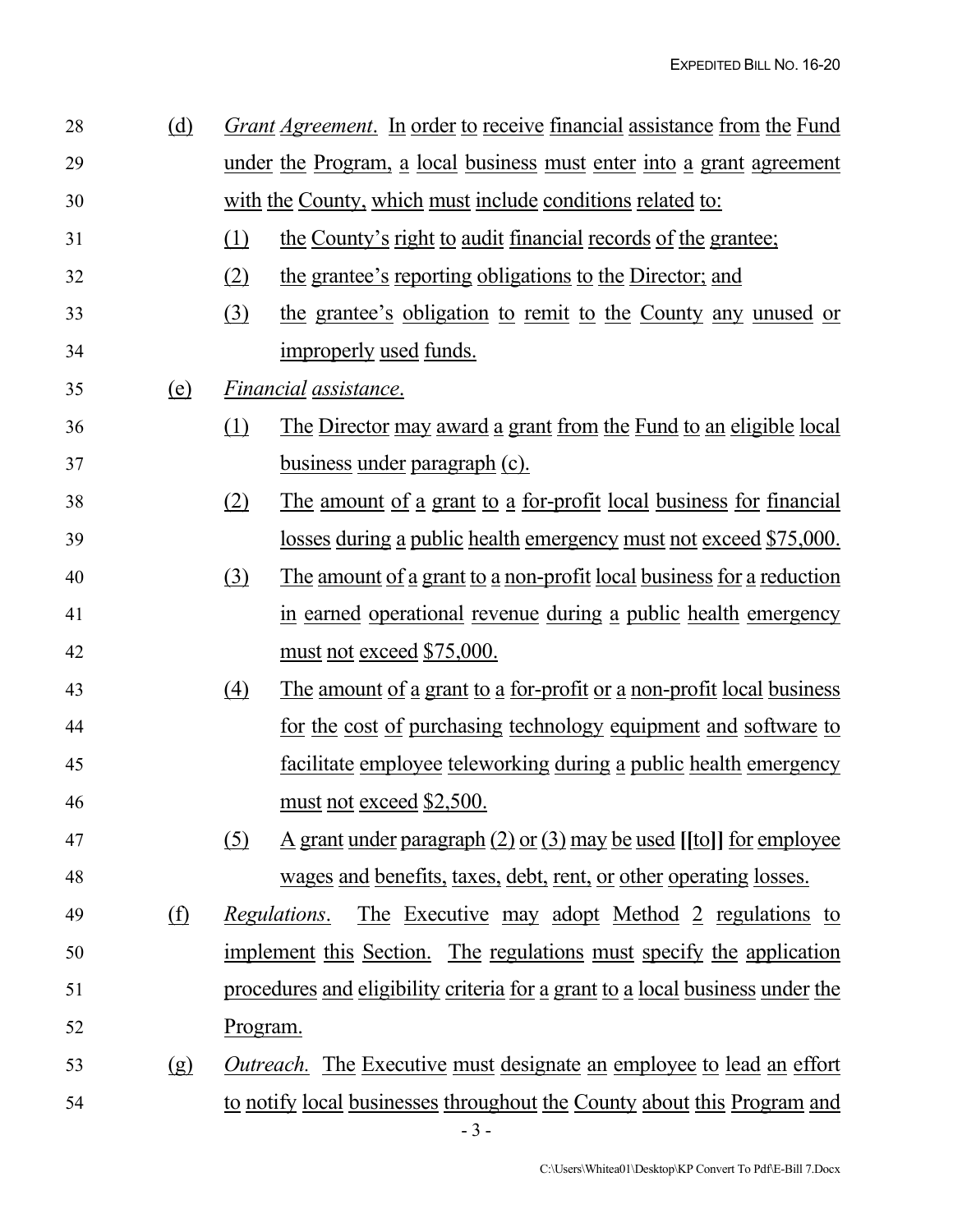| 55 |      | other available government programs that may help with an economic                       |
|----|------|------------------------------------------------------------------------------------------|
| 56 |      | recovery. The outreach should emphasize businesses located in hard to                    |
| 57 |      | reach communities.                                                                       |
| 58 | (h)  | <i>Reports.</i> On or before March 31 of each year, the Executive must report            |
| 59 |      | to the Council on the activities of the Program. The report must include:                |
| 60 |      | the number of local businesses participating in the Program;<br>(1)                      |
| 61 |      | the number and dollar amount of grants made; and<br>(2)                                  |
| 62 |      | an evaluation of the impact of the Program on economic<br>(3)                            |
| 63 |      | development within the County.                                                           |
| 64 |      | Sec. 2. Expedited Effective Date.                                                        |
| 65 |      | The Council declares that this legislation is necessary for the immediate                |
| 66 |      | protection of the public interest. This Act takes effect on the date on which it becomes |
| 67 | law. |                                                                                          |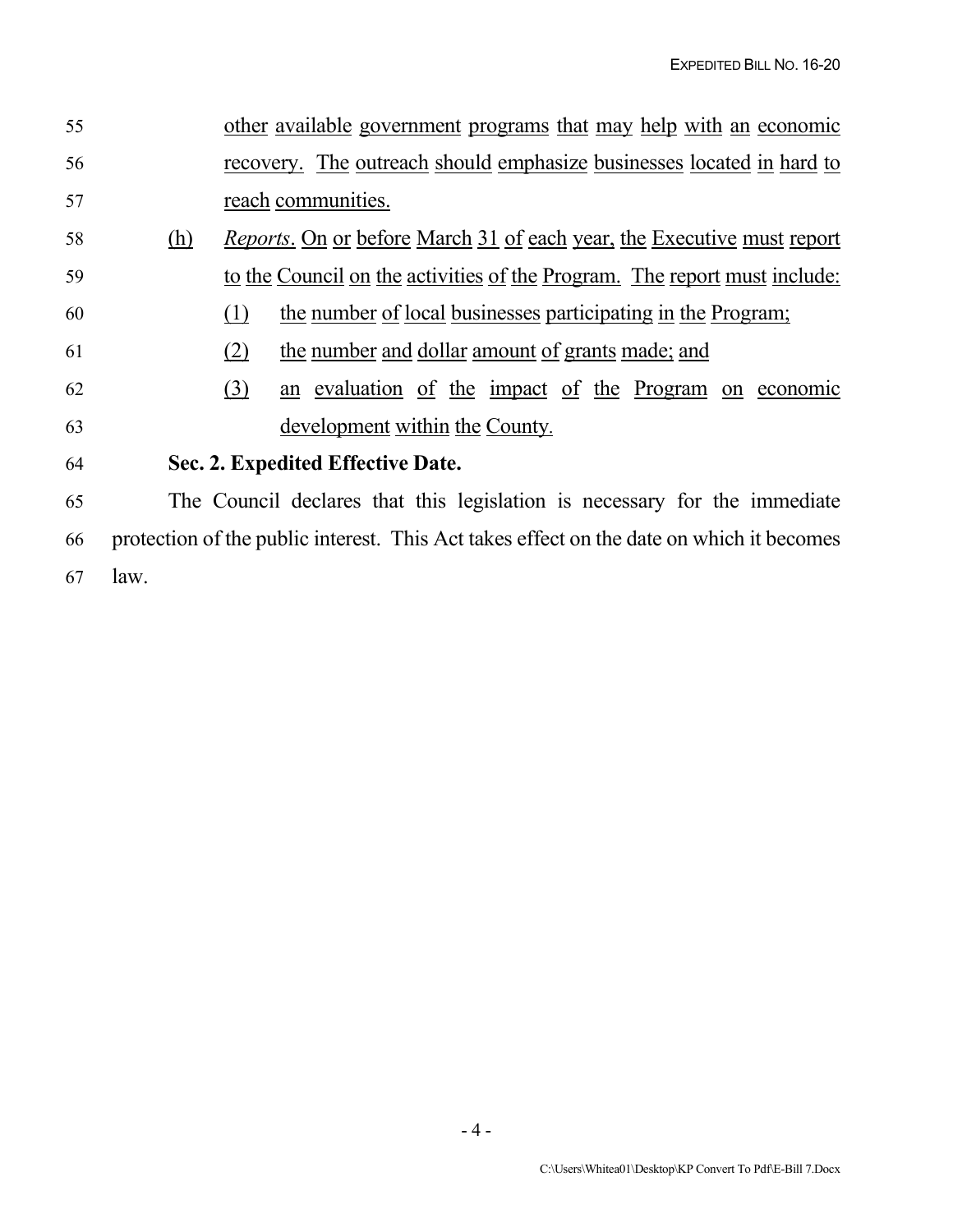*Approved:*

Sidney Katz, President, County Council Date *Approved:*

Marc Elrich, County Executive Date *This is a correct copy of Council action.*

Selena Mendy Singleton, Esq., Clerk of the Council Date

- 5 -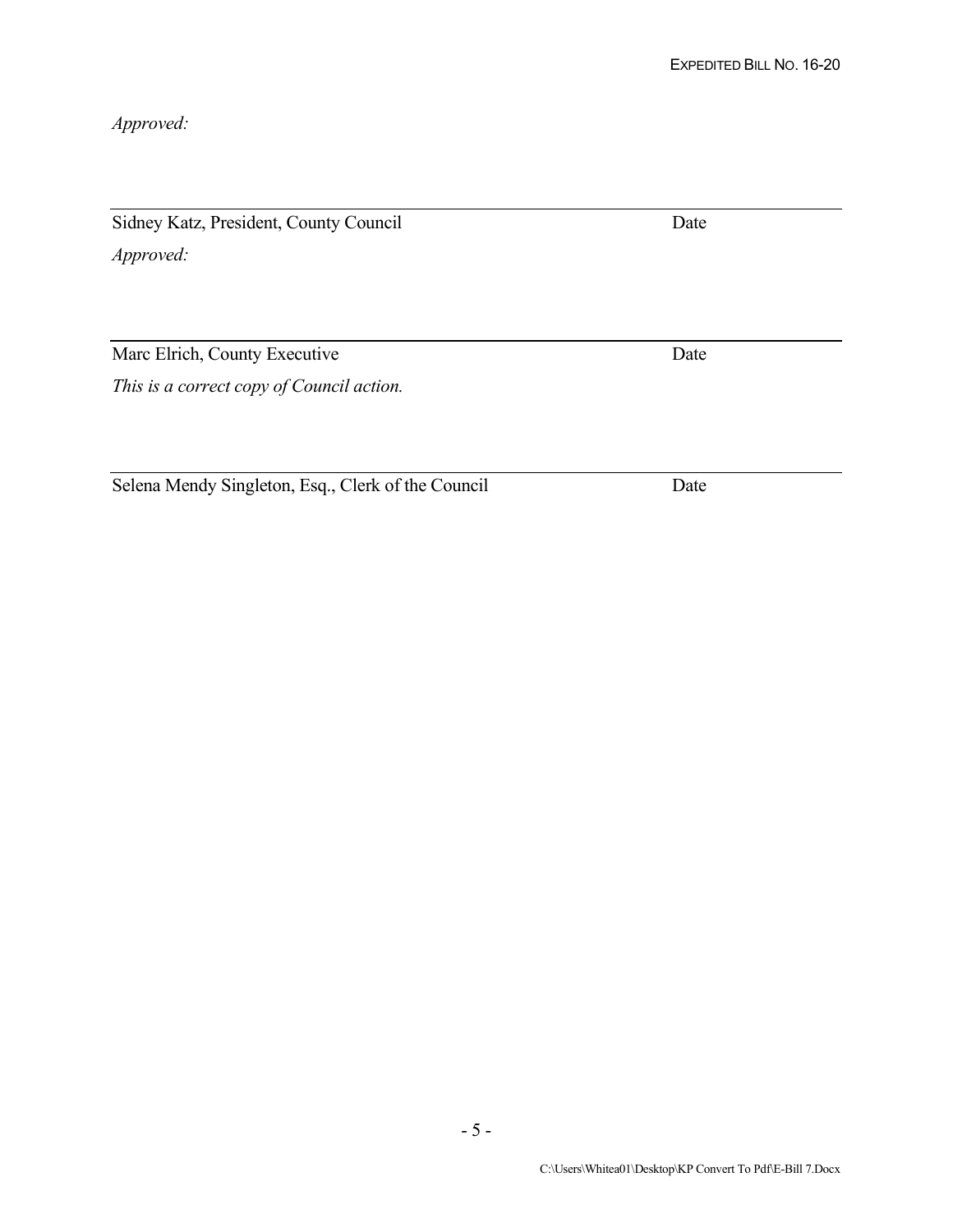# **LEGISLATIVE REQUEST REPORT**

*Expedited Bill 16-20, Economic Development Fund – Public Health Emergency Grant Program – Established*

| <b>DESCRIPTION:</b>                                    | Expedited Bill 16-20 would:<br>establish a Public Health Emergency Grant Program;<br>provide for the administration and eligibility criteria of<br>the Program; and<br>authorize regulations to implement the program. |
|--------------------------------------------------------|------------------------------------------------------------------------------------------------------------------------------------------------------------------------------------------------------------------------|
| <b>PROBLEM:</b>                                        | The Covid-19 pandemic has created significant financial hardship to<br>County residents and businesses.                                                                                                                |
| <b>GOALS AND</b><br><b>OBJECTIVES:</b>                 | Provide some financial relief to County businesses during the<br>pandemic.                                                                                                                                             |
| <b>COORDINATION:</b>                                   | Finance, Procurement, OMB                                                                                                                                                                                              |
| <b>FISCAL IMPACT:</b>                                  | To be requested.                                                                                                                                                                                                       |
| <b>ECONOMIC</b><br><b>IMPACT:</b>                      | To be requested.                                                                                                                                                                                                       |
| <b>EVALUATION:</b>                                     | To be requested.                                                                                                                                                                                                       |
| <b>EXPERIENCE</b><br><b>ELSEWHERE:</b>                 | To be researched.                                                                                                                                                                                                      |
| <b>SOURCE OF</b><br><b>INFORMATION:</b>                | Robert H. Drummer, Senior Legislative Attorney                                                                                                                                                                         |
| <b>APPLICATION</b><br>WITHIN<br><b>MUNICIPALITIES:</b> | To be researched.                                                                                                                                                                                                      |
| <b>PENALTIES:</b>                                      | <b>NA</b>                                                                                                                                                                                                              |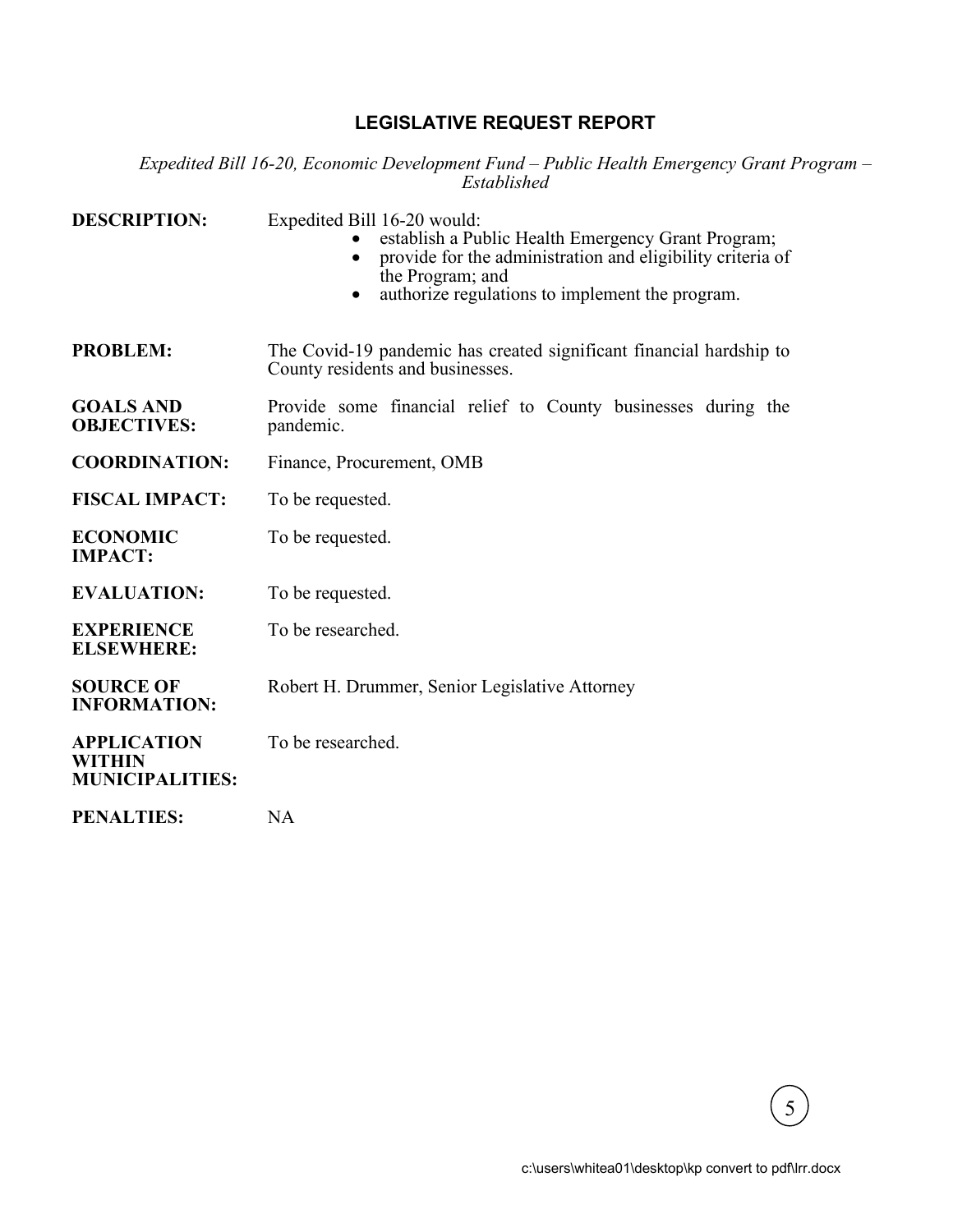## **Hucker Amendment 1 (Guidelines)**

*Amend lines 47-48 as follows:*

- (f) *Guidelines for Grants and loans*. A grant or loan under paragraph (2) or  $(3)$  must:
	- $\left[\frac{(5)}{(1)}\right]$   $\left[\frac{(A) \text{ grant under paragraph (2) or (3)]}}{b \text{ e calculated by}}\right]$ reviewing documentation of lost revenue and may be used **[[**to**]]** for employee wages and benefits, taxes, debt, rent, or other operating losses**[[**.**]]**;
	- (2) be secondary to emergency grants or loans that may be awarded by the Federal or State governments for the same losses and may be used to supplement Federal or State grants or loans;
	- (3) not reimburse a business for losses that are reimbursed through an insurance policy purchased by the business; and
	- (4) not reimburse a business for wages paid to an employee for a time period the employee is eligible for unemployment insurance benefits.

F:\LAW\BILLS\2016 EDF Public Health Emergency Grant Fund\Hucker Amendment 1 - Guidelines.Docx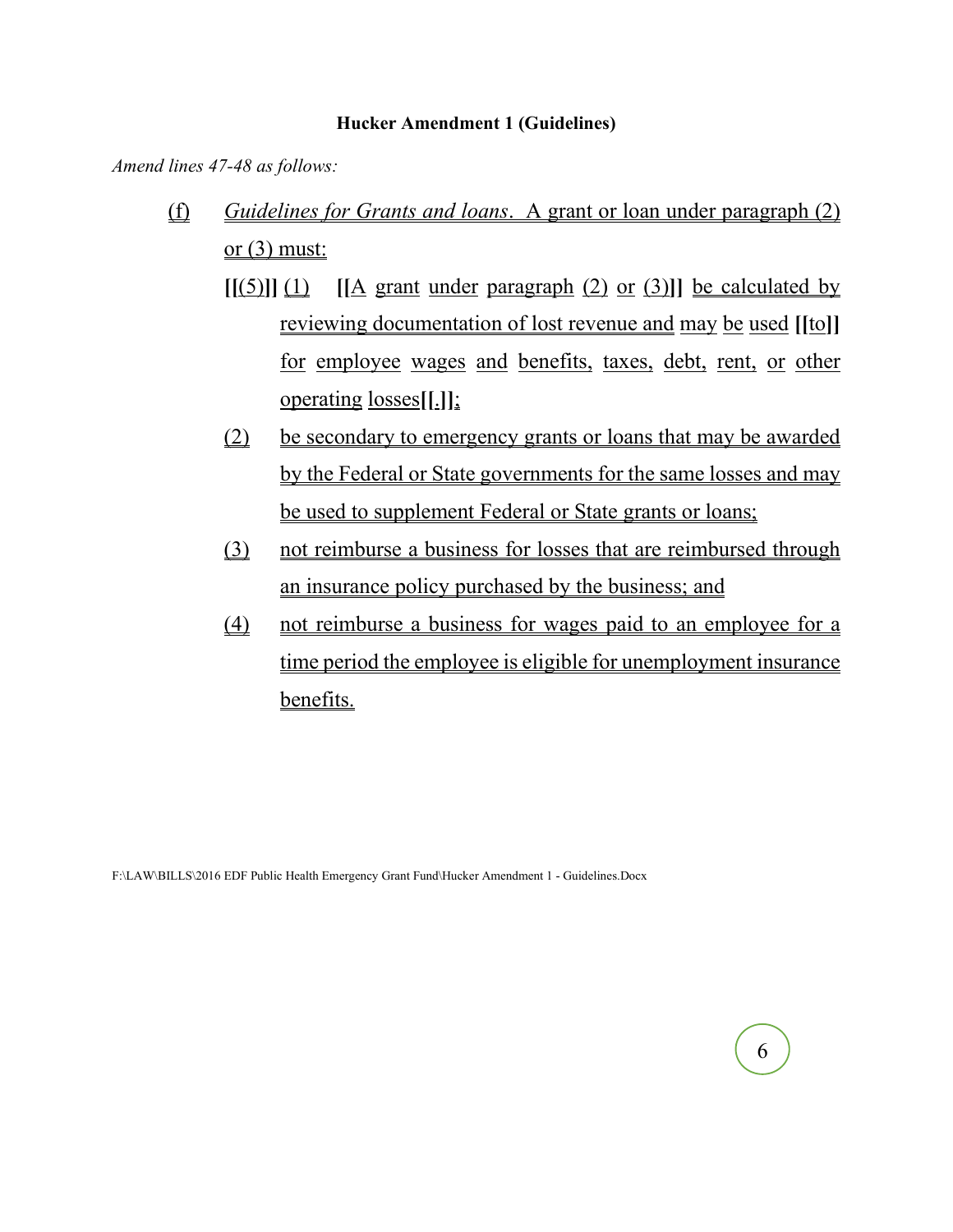## **Hucker Amendment 2 (Loans)**

*Amend lines 35 to 42 as follows:*

- (e) *Financial assistance*.
	- (1) The Director may award a grant or low interest loan from the Fund to an eligible local business under paragraph (c).
	- (2) The amount of a grant or loan to a for-profit local business for financial losses during a public health emergency must not exceed \$75,000.
	- (3) The amount of a grant or loan to a non-profit local business for a reduction in earned operational revenue during a public health emergency must not exceed \$75,000.

# *Amend lines 58-63 as follows:*

- (h) *Reports*. On or before March 31 of each year, the Executive must report to the Council on the activities of the Program. The report must include:
	- (1) the number of local businesses participating in the Program;
	- (2) the number and dollar amount of grants and loans made; and
	- (3) an evaluation of the impact of the Program on economic development within the County.

F:\LAW\BILLS\2016 EDF Public Health Emergency Grant Fund\Hucker Amendment 2 (Loans).Docx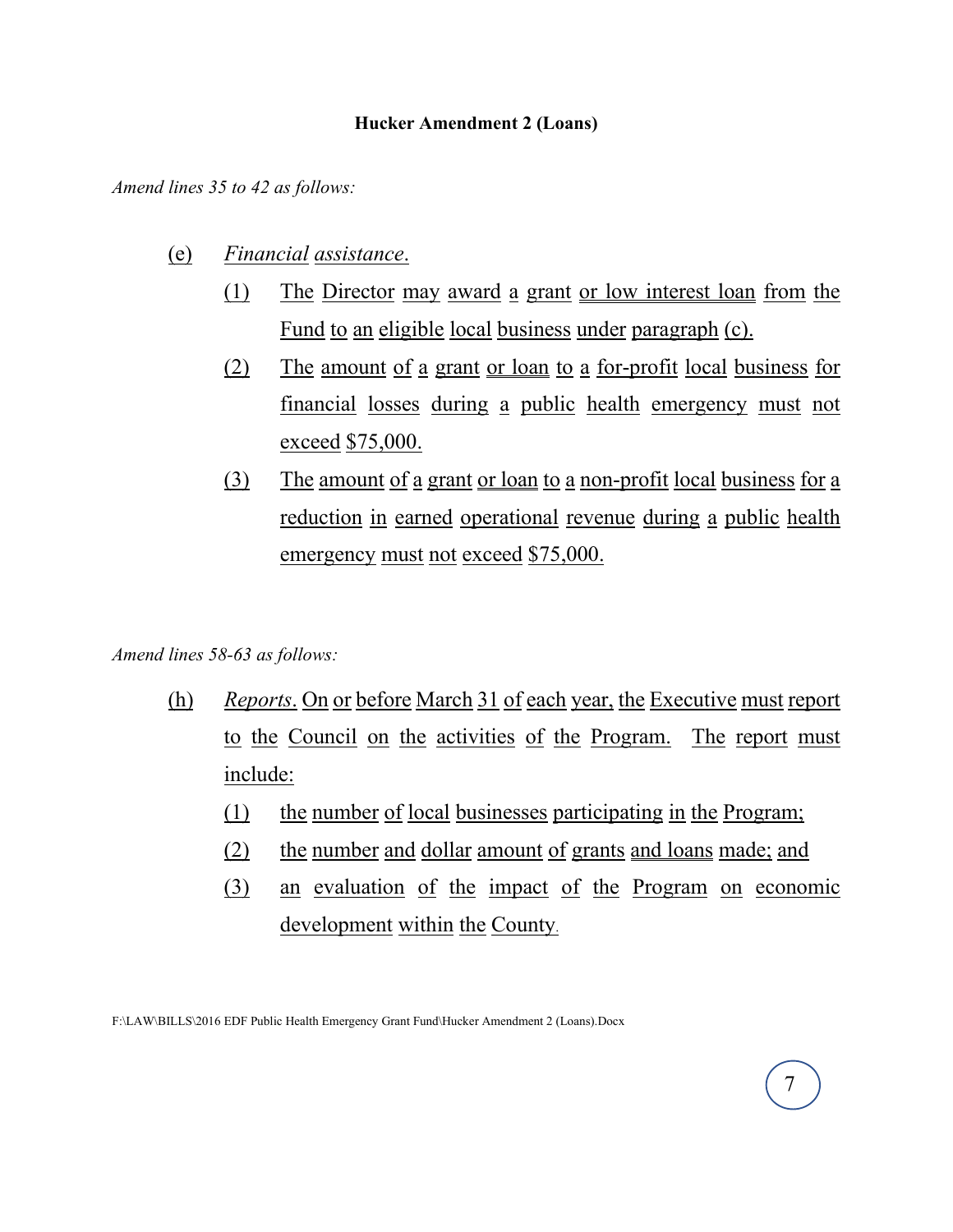## **Hucker Amendment 3 (Technical Assistance)**

*Amend lines 53-57 as follows:*

(g) *Outreach.* The Executive must designate an employee to lead an effort to notify local businesses throughout the County about this Program and other available government programs that may help with an economic recovery. The outreach should emphasize businesses located in hard to reach communities and assist businesses on how to apply for a grant or loan.

F:\LAW\BILLS\2016 EDF Public Health Emergency Grant Fund\Hucker Amendment 3 (Technical Assistance).Docx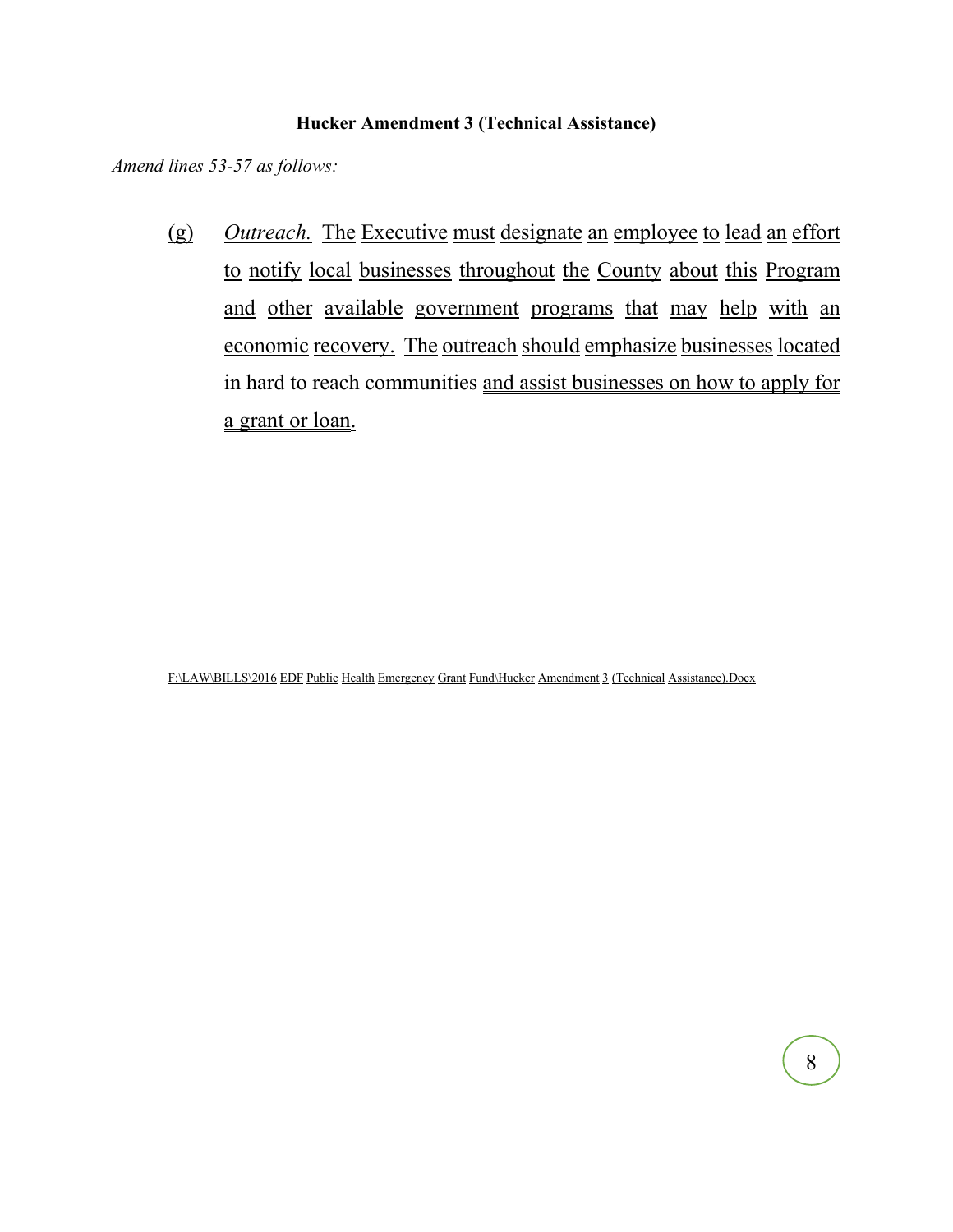# **Hucker Amendment 4 (Maximum Grant)**

*Amend lines 38-42 as follows:*

- (2) The amount of a grant to a for-profit local business for financial losses during a public health emergency must not exceed **[[**\$75,000**]]** \$50,000.
- (3) The amount of a grant to a non-profit local business for a reduction in earned operational revenue during a public health emergency must not exceed **[[**\$75,000**]]** \$50,000.

F:\LAW\BILLS\2016 EDF Public Health Emergency Grant Fund\Hucker Amendment 4 (Maximum Grant).Docx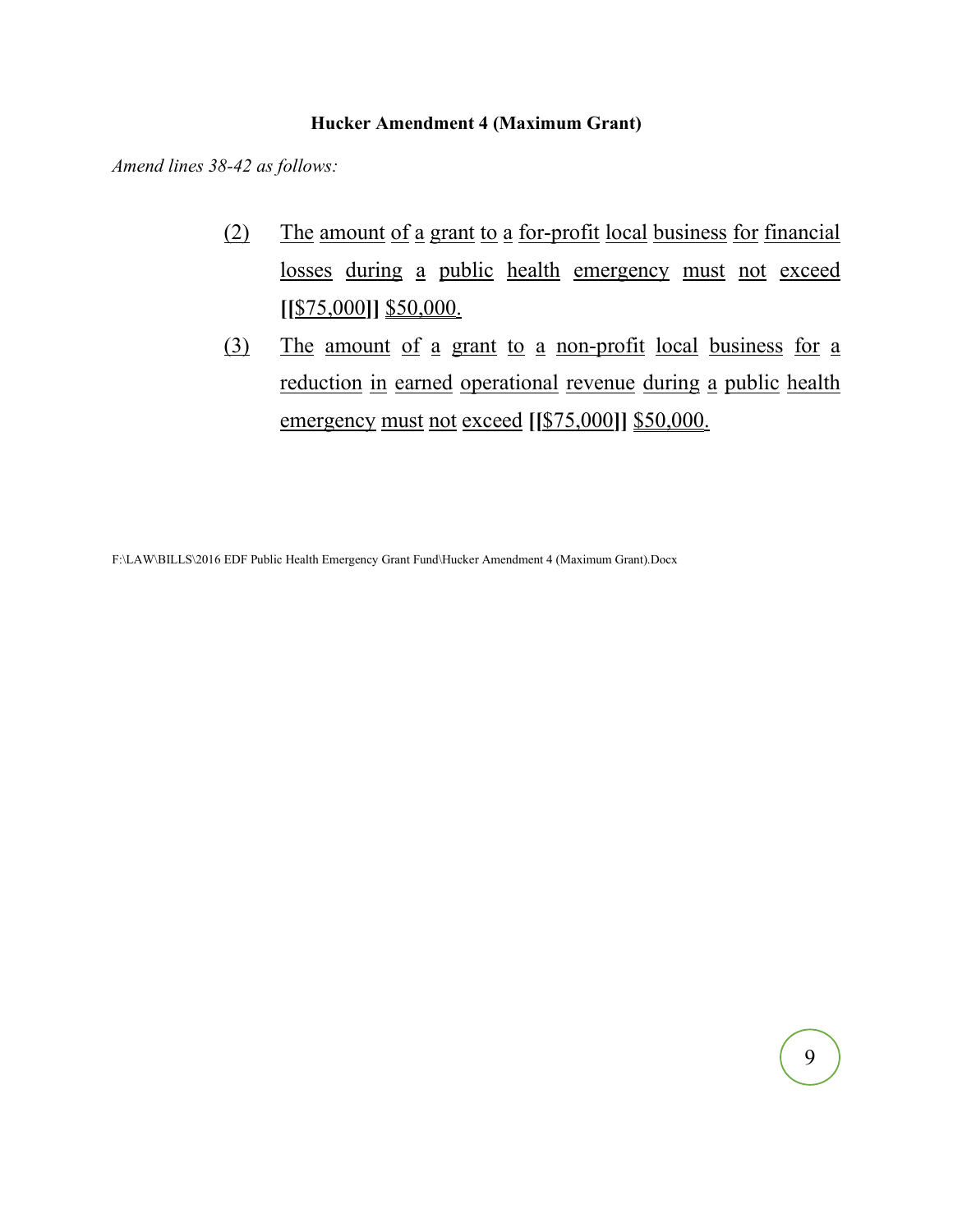# **Hucker Amendment 5 (Restaurant and Retail Industry)**

*Add the following after line 48:*

(g) *Restaurant and Retail Industries.* The Executive must reserve twothirds of the funds appropriated for the public health emergency for local businesses that are in the restaurant or retail storefront industries.

F:\LAW\BILLS\2016 EDF Public Health Emergency Grant Fund\Hucker Amendment 5 (Resturants And Retail).Docx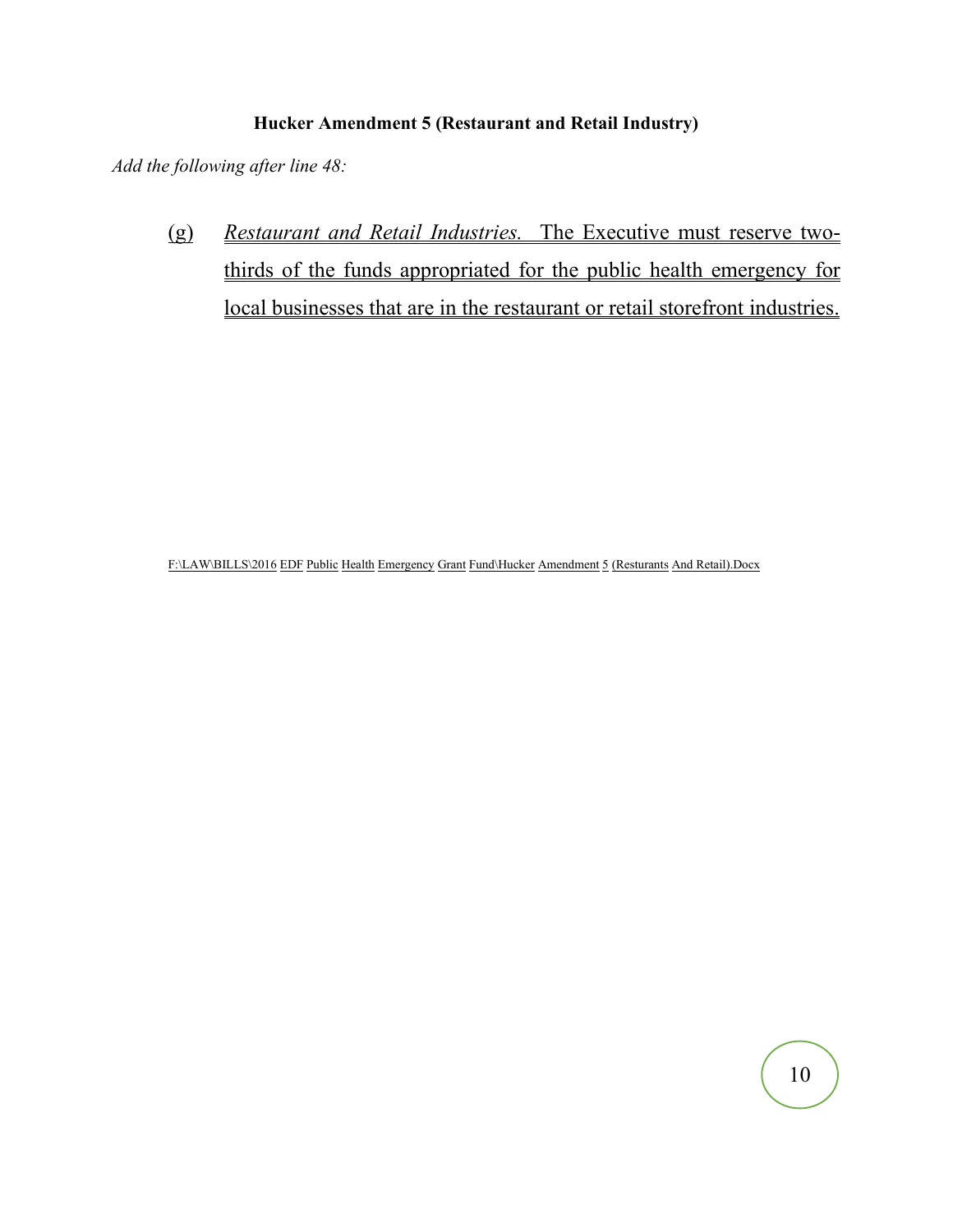Agenda Items 14 and 4 March 31, 2020 **Public Hearing/Action ADDENDUM**

## **M E M O R A N D U M**

March 30, 2020

| TO:             | County Council                                                                                                        |
|-----------------|-----------------------------------------------------------------------------------------------------------------------|
| FROM:           | Robert H. Drummer, Senior Legislative Attorney                                                                        |
| <b>SUBJECT:</b> | Expedited Bill 16-20, Economic Development Fund – Public Health Emergency<br>Grant Program – Established <sup>1</sup> |
| PURPOSE:        | ADDENDUM to Public Hearing/Action – Council votes required                                                            |
|                 | Attached is the Fiscal Impact statement for Expedited Bill 16-20. It was sent over on March                           |

Attached is the Fiscal Impact statement for Expedited Bill 16-20. It was sent over on March 27 after this staff report was distributed.

This packet contains:<br>Fiscal Impact statement for Expedited Bill 16-20  $\frac{\text{Circle }\#}{1}$ Fiscal Impact statement for Expedited Bill 16-20 1

F:\LAW\BILLS\2016 EDF Public Health Emergency Grant Fund\Addendum To Agenda Items 14 And 4.Docx

<span id="page-18-0"></span><sup>1</sup> #COVID19EconomicRelief Search terms: COVID-19, economic relief, grants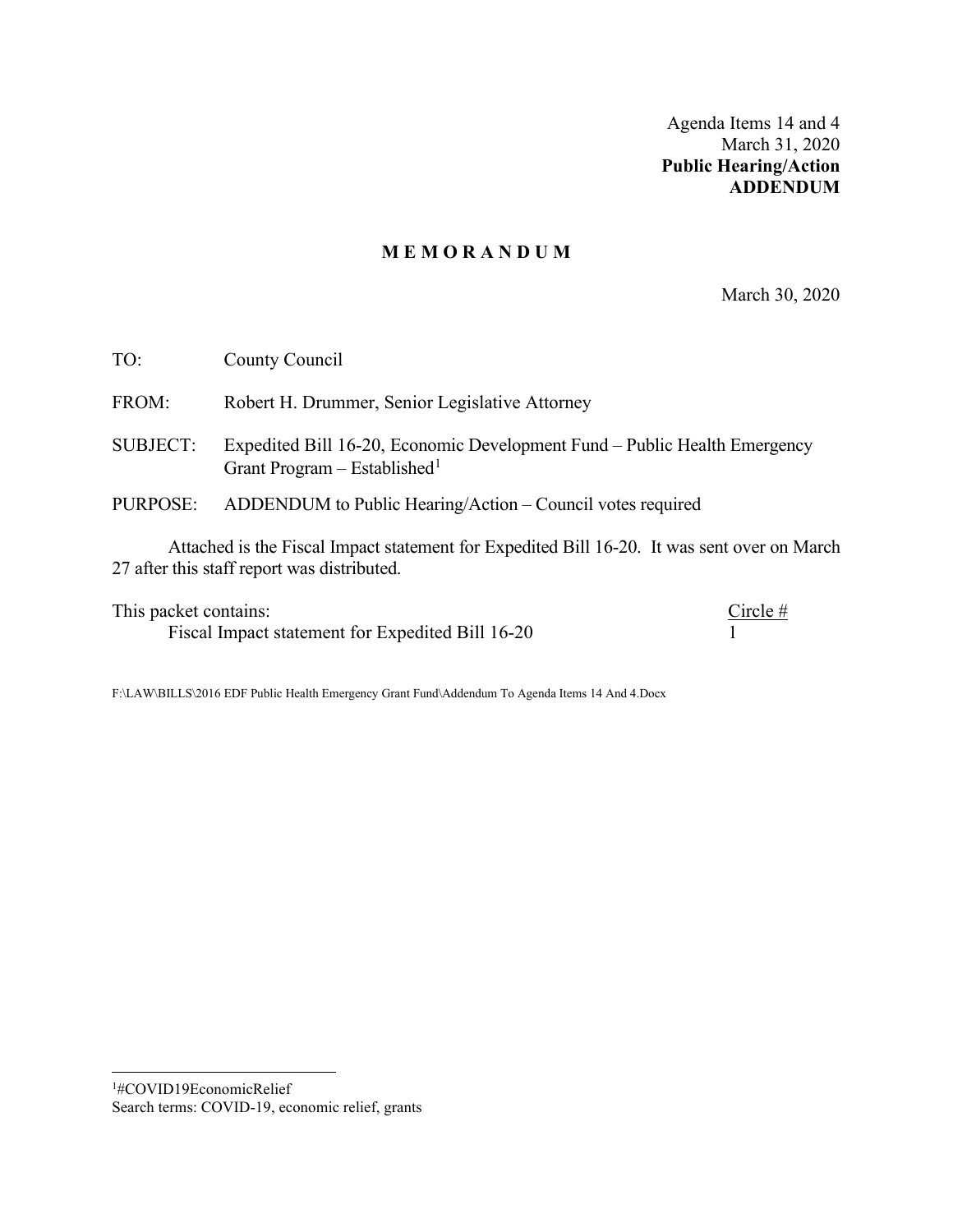#### **Fiscal Impact Statement**

# Expedited Bill 16-20, Economic Development Fund - Public Health Emergency Grant **Program - Established**

#### 1. Legislative Summary

Expedited Bill 16-20 would establish a Public Health Emergency Grant Program, provide for the administration and eligibility criteria of the Program, and authorize regulations to implement the Program.

The new COVID-19 pandemic has created significant financial hardship to County residents and businesses. Expedited Bill 16-20 is an emergency action to establish a new Public Health Emergency Grant Program to be administered under the auspices of the County's existing Economic Development Fund (EDF). The proposed bill stipulates the following:

- authorizes grants to assist local for-profit and non-profit businesses that have their principal place of business in the County, employ 100 or less full-time equivalent employees, and demonstrate significant financial loss caused directly or indirectly by a public health emergency;
- sets the maximum grant for financial losses at \$75,000;  $\bullet$
- the grant may be used for employee wages and benefits, taxes, debt, rent, and other operating losses; and
- awards mini-grants to eligible for-profit or non-profit businesses up to \$2,500 to reimburse for costs incurred to purchase technology equipment and software to facilitate employee teleworking during the public health emergency.

## 2. An estimate of changes in County revenues and expenditures regardless of whether the revenues or expenditures are assumed in the recommended or approved budget. Includes source of information, assumptions, and methodologies used.

Expedited Bill 16-20 will not impact County revenues currently assumed in the approved budget. However, the Executive has transmitted a special appropriation request to the Council in the amount of \$20 million for one-time funding for the Economic Development Fund to provide aid to County small for-profit and non-profit businesses facing hardships as a result of the COVID-19 crisis. The recommended funding is expected to be a supplemental financial support to the Federal and State relief packages being provided. The Executive expects the "gap" funding to be the additional financial relief provided from the County government. To implement the proposed bill, Executive staff expect to assign existing employees who have the necessary skillsets to administer and implement legislative requirements, including providing outreach and technical assistance to businesses who are eligible to apply for County grants.

#### 3. Revenue and expenditure estimates covering at least the next 6 fiscal years.

Per Question #2, the \$20 million expenditure is one-time funding. This Bill is targeted to local businesses employing 100 or less employees in both the for-profit and non-profit business sectors. While not all businesses will have experienced a significant financial loss caused either directly or indirectly by the public health emergency, it is expected that a very large number of applicants will request this funding assistance.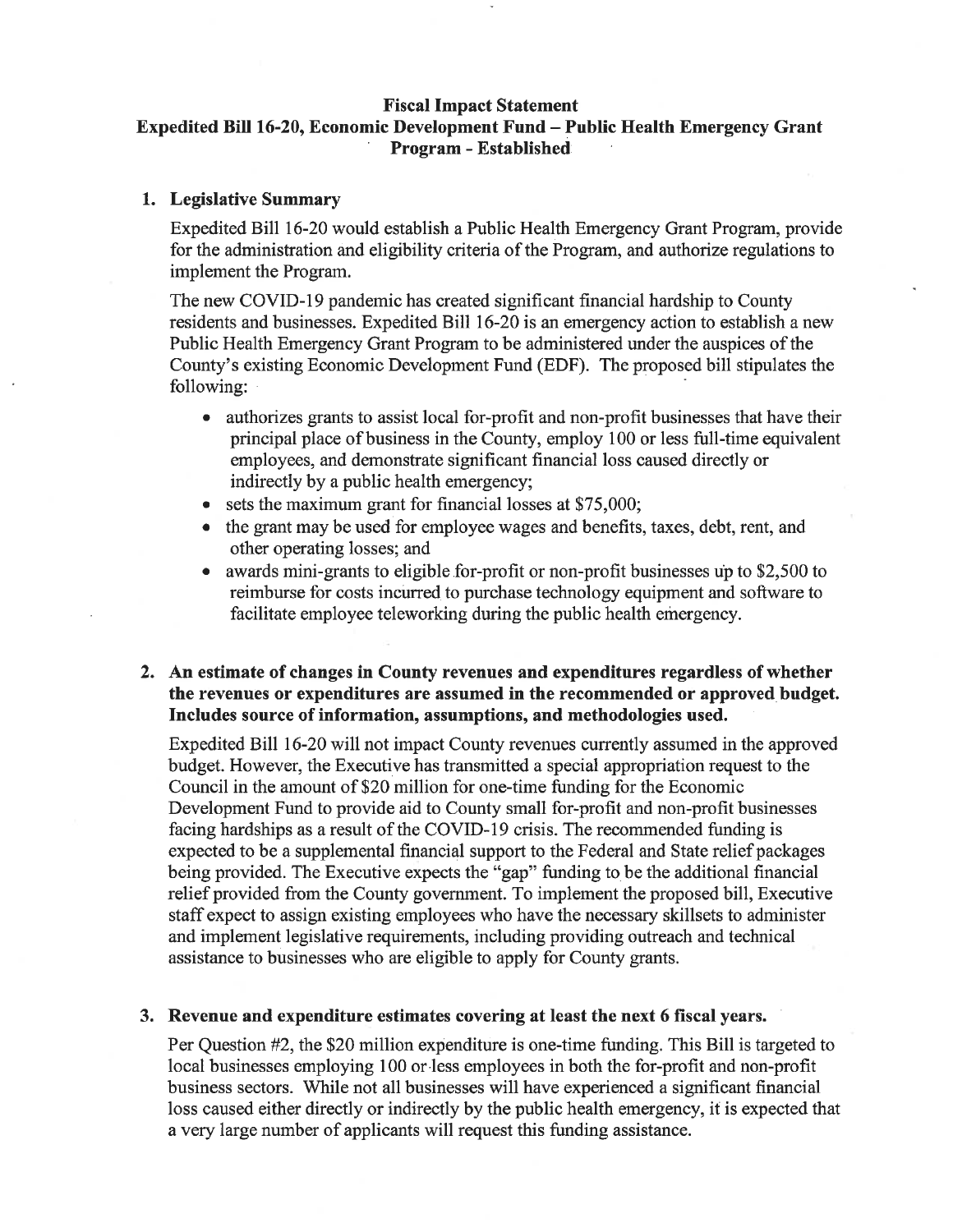4. An actuarial analysis through the entire amortization period for each bill that would. affect retiree pension or group insurance costs.

Not applicable.

5. An estimate of expenditures related to County's information technology (IT) systems, including Enterprise Resource Planning (ERP) systems.

Not applicable.

## 6. Later actions that may affect future revenue and expenditures if the bill authorizes future spending.

The proposed Bill does not authorize future spending. A companion supplemental request for \$20 million is expected to fund these grants initially. However, depending on demand and support from Federal and State government programs, there may be a need for future funding appropriations to continue supporting this emergency grant program.

#### 7. An estimate of the staff time needed to implement the bill.

In order to implement this program and authorize grant funds for for-profit businesses and non-profit organizations as quickly as possible, it will require the full attention of at least eight staff members among various County departments, including the Department of Finance, the Business Resources Group, and the Office of the County Executive. Those staff have subject matter expertise in administering and managing business and economic development functions and service delivery. Furthermore, additional staff may be required from the Department of Technology Services, the Office of Public Information, the Office of Community Partnerships, and other County agencies.

Note that additional planning and management will need to come into play with respect to planning and administering a new financial grant program during a time when staff is teleworking, and businesses/non-profits are being closed for activity. This will require additional tasks to carry out the legislative mandate.

## 8. An explanation of how the addition of new staff responsibilities would affect other duties.

Given the importance of this program to the economic health of the County, other programmatic responsibilities of the staff involved in the development and administration of this program will be curtailed.

#### 9. An estimate of costs when an additional appropriation is needed.

Due to the uncertainty of the current public health emergency, any other costs are difficult to estimate at this time.

#### 10. A description of any variable that could affect revenue and cost estimates.